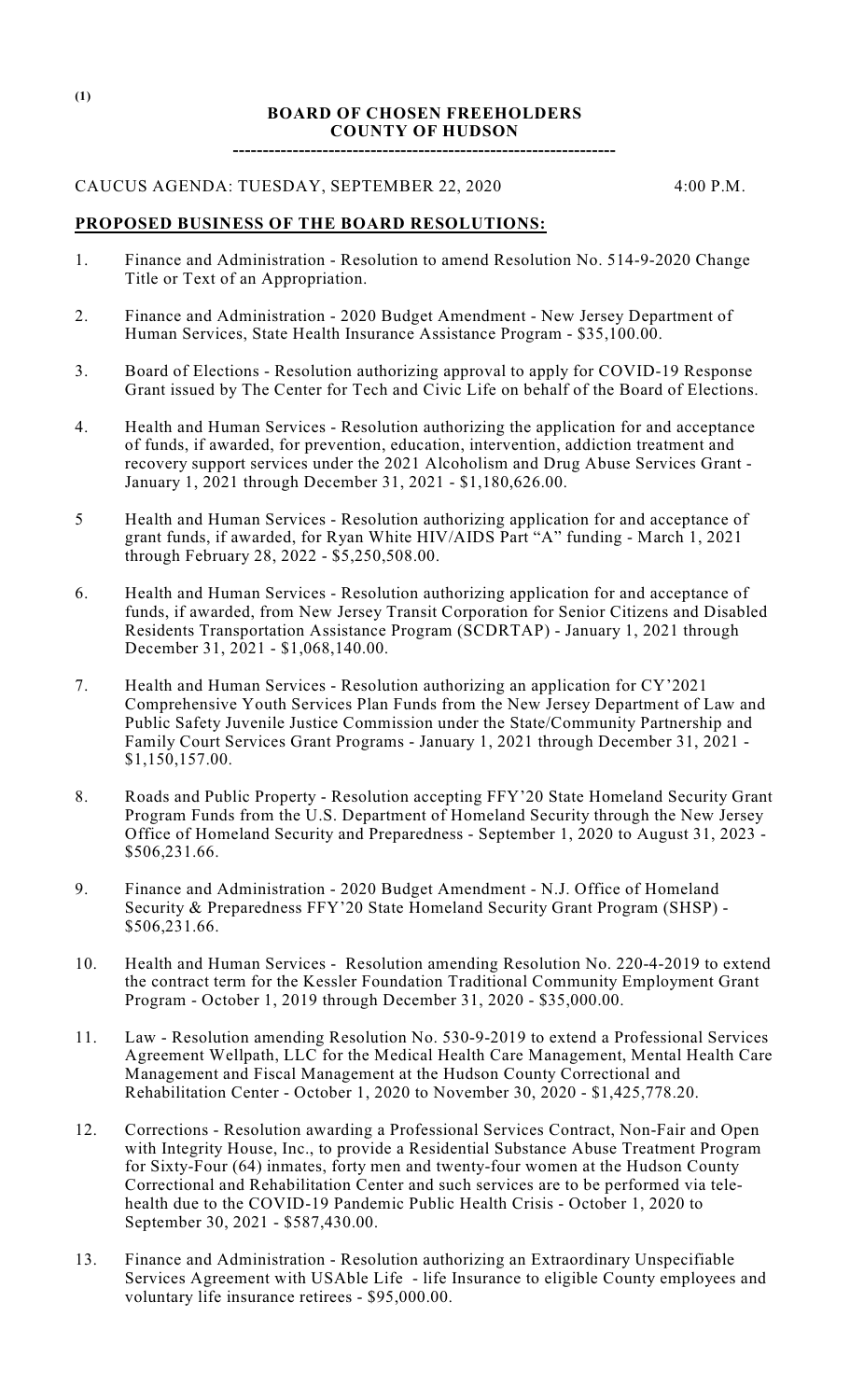# CAUCUS AGENDA: TUESDAY, SEPTEMBER 22, 2020 PAGE - 2

- 14. Parks and Community Services/Housing and Community Development Resolution approving Year Two of a Fair and Open contract with Monarch Housing Associates for the preparation of the Continuum of Care Application to the U.S. Department of Housing and Urban Development (HUD) and related planning and reporting activities on behalf of the Division of Housing and Community Development - July 1, 2020 to June 30, 2021 - \$20,000.00.
- 15. Purchasing Approve Purchasing Agent's award, purchases made under State Contracts:

|               | <b>VENDOR</b>                             | <b>COMMODITY</b>                                                         | <b>AMOUNT</b>                                | DEPT.                                |
|---------------|-------------------------------------------|--------------------------------------------------------------------------|----------------------------------------------|--------------------------------------|
| a)            | *Fastenal<br>Kearny, NJ                   | <b>PPE</b> for First<br><b>Responders</b>                                | \$66,852.00<br>(Retroactive<br>to $4/1/20$ ) | Roads &<br>Public<br><b>Property</b> |
| b)            | General Sales Admin<br>Kenvil, NJ         | Parts to Fix/Upgrade<br>Sheriff's Vehicles                               | \$6,937.00                                   | County<br>Garage                     |
| $\mathbf{c})$ | *Spincube, Inc.<br><b>Jersey City, NJ</b> | <b>Purchase of additional</b><br>Ninja Software Licenses                 | \$8,881.67                                   | Prosecutor's<br>Office               |
| $\mathbf{d}$  | Thomas Scientific<br>Swedesboro, NJ       | <b>Safety Supplies</b>                                                   | \$10,000.00                                  | Various                              |
| e)            | Quadient Inc.<br>Milford, CT              | Mailroom Equipment                                                       | \$20,000.00                                  | Various                              |
| f             | *W.B. Mason<br>Secaucus, NJ               | <b>Office Supplies</b>                                                   | \$50,000.00                                  | <b>Various</b>                       |
| g)            | Winner Ford, Inc.<br>Cherry Hill, NJ      | Purchase (7) Marked<br>2021 SUV's for Motor<br>Pool Unit and Patrol Unit | \$219,086.00                                 | Sheriff's<br>Office                  |
|               |                                           | <b>TOTAL</b>                                                             | \$381,756.67                                 |                                      |
|               |                                           |                                                                          |                                              |                                      |

## **\*Denotes: Hudson County Vendor**

16. Purchasing - Approve Purchasing Agent's award, purchases made under State Contracts - (Law Enforcement Supplies):

|    | <b>VENDOR</b>                                         | <b>COMMODITY</b>                                                                    | <b>AMOUNT</b> | DEPT.                  |
|----|-------------------------------------------------------|-------------------------------------------------------------------------------------|---------------|------------------------|
| a) | <b>Atlantic Tactical</b><br>a1)<br>New Cumberland, PA | Defensive Equipment<br>Technology for the<br>Regional Swat Team<br>$(\$7,895.51)$   | \$33,674.91   | Prosecutor's<br>Office |
|    | a2)                                                   | Defensive Equipment<br>Technology<br>$(\$3,098.22)$                                 |               | Sheriff's<br>Office    |
|    | a3)                                                   | Purchase (150) Riot<br>Helmets with Face Shields<br>$(\$22,681.18)$                 |               | Sheriff's<br>Office    |
|    |                                                       |                                                                                     |               |                        |
|    |                                                       | TOTAL                                                                               | \$33,674.91   |                        |
|    |                                                       | Purchasing - Purchases made under the Educational Services Commission of New Jersey |               |                        |

17. Purchasing - Purchases made under the Educational Services Commission of New Jersey Pricing System, formally known as "The Middlesex Regional Educational Services Commission":

|    | <b>VENDOR</b>  | <b>COMMODITY</b>             | <b>AMOUNT</b>  | DEPT. |              |
|----|----------------|------------------------------|----------------|-------|--------------|
| a) | *Murray Paving | <b>Lincoln Park</b>          | \$1,904,674.93 |       | <b>Parks</b> |
|    | Hackensack, NJ | <b>Emergency Sink</b>        |                |       |              |
|    |                | Hole & Pavement              |                |       |              |
|    |                | <b>Repairs (\$10,891.49)</b> |                |       |              |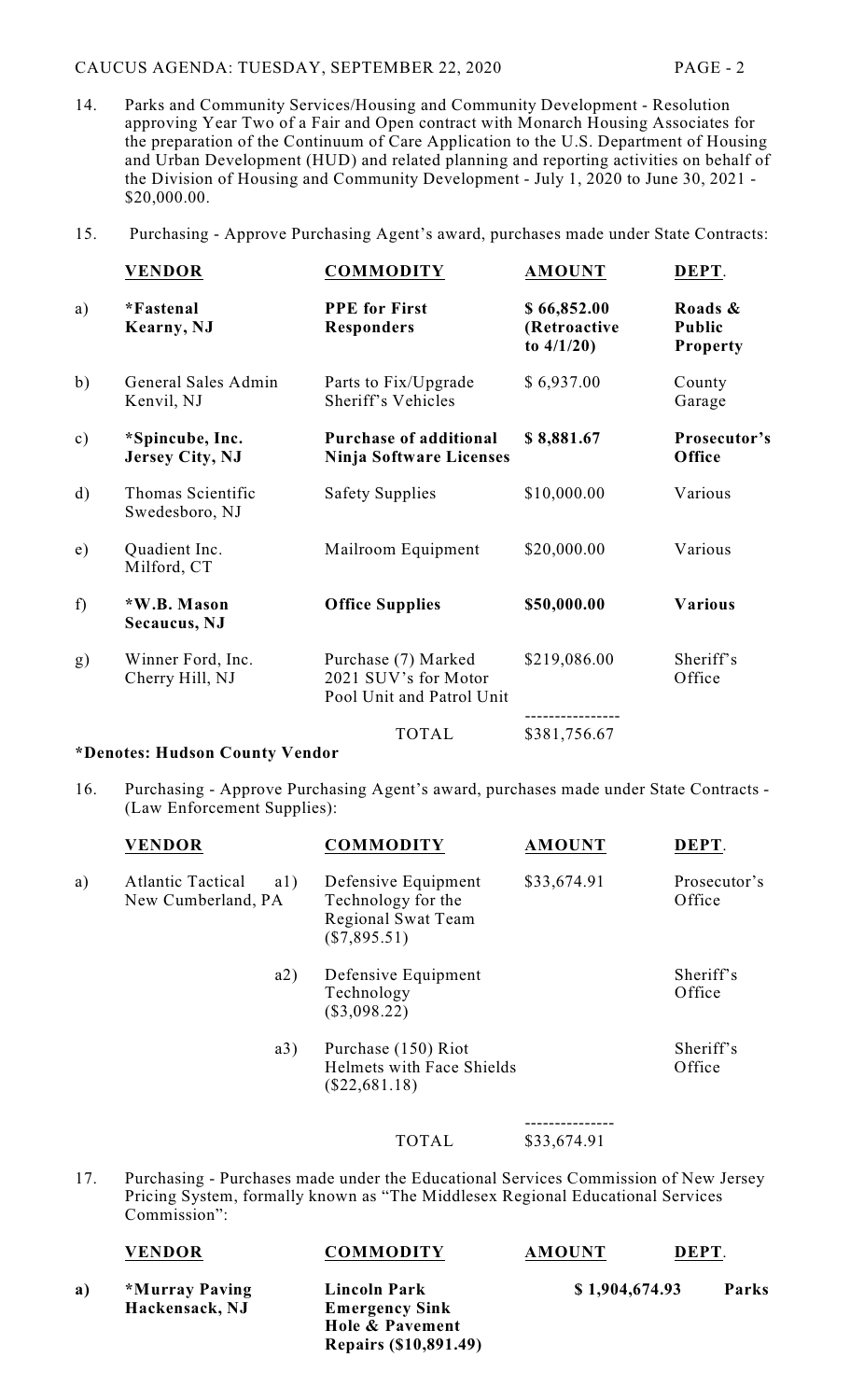CAUCUS AGENDA: TUESDAY, SEPTEMBER 22, 2020 PAGE - 3

| <b>Lincoln Park</b><br>Parks<br><b>Carriage House</b><br>& Barn Roof Repair<br>(\$24,074.60)<br>Parks<br><b>Washington Park</b><br><b>Little League</b><br><b>Retaining Wall,</b><br>Turf & Drainage<br>$($ \$180,893.37)<br><b>Laurel Hill Park</b><br>Parks<br><b>Spray Park Safety</b><br><b>Surface Flooring</b><br>(\$246,156.00)<br><b>Laurel Hill Park</b><br>Parks<br><b>Spray Park Equipment</b><br><b>Installation (\$196,690.28)</b><br><b>Laurel Hill Park</b><br>Parks<br><b>Sports Complex</b><br>Path & Roadway<br>Lighting (\$111,484.82)<br><b>Laurel Hill Park</b><br>Parks<br><b>Pump House Hook Ups</b><br>& Facade (\$371,062.50)<br><b>Laurel Hill Park</b><br>Parks<br><b>Light Pole Bases</b><br>$(\$91,123.92)$<br><b>Police Training Facility</b><br>at Meadowview<br><b>Public</b><br>$($ \$449,998.38)<br><b>Stephen R. Gregg Park</b><br>Parks<br><b>South End Workout Stations</b><br>$(\$222, 299.57)$<br>b)<br>James J. Braddock<br>\$45,155.28<br><b>Shaw Contract Flooring</b><br>Parks<br>Calhoun, GA<br>Sports Turf for<br>Pitcher's Mound<br>\$1,949,830.21<br><b>TOTAL</b> | <b>VENDOR</b> | <b>COMMODITY</b> | <b>AMOUNT</b> | DEPT.               |
|------------------------------------------------------------------------------------------------------------------------------------------------------------------------------------------------------------------------------------------------------------------------------------------------------------------------------------------------------------------------------------------------------------------------------------------------------------------------------------------------------------------------------------------------------------------------------------------------------------------------------------------------------------------------------------------------------------------------------------------------------------------------------------------------------------------------------------------------------------------------------------------------------------------------------------------------------------------------------------------------------------------------------------------------------------------------------------------------------------------|---------------|------------------|---------------|---------------------|
|                                                                                                                                                                                                                                                                                                                                                                                                                                                                                                                                                                                                                                                                                                                                                                                                                                                                                                                                                                                                                                                                                                                  |               |                  |               |                     |
|                                                                                                                                                                                                                                                                                                                                                                                                                                                                                                                                                                                                                                                                                                                                                                                                                                                                                                                                                                                                                                                                                                                  |               |                  |               |                     |
|                                                                                                                                                                                                                                                                                                                                                                                                                                                                                                                                                                                                                                                                                                                                                                                                                                                                                                                                                                                                                                                                                                                  |               |                  |               |                     |
|                                                                                                                                                                                                                                                                                                                                                                                                                                                                                                                                                                                                                                                                                                                                                                                                                                                                                                                                                                                                                                                                                                                  |               |                  |               |                     |
|                                                                                                                                                                                                                                                                                                                                                                                                                                                                                                                                                                                                                                                                                                                                                                                                                                                                                                                                                                                                                                                                                                                  |               |                  |               |                     |
|                                                                                                                                                                                                                                                                                                                                                                                                                                                                                                                                                                                                                                                                                                                                                                                                                                                                                                                                                                                                                                                                                                                  |               |                  |               |                     |
|                                                                                                                                                                                                                                                                                                                                                                                                                                                                                                                                                                                                                                                                                                                                                                                                                                                                                                                                                                                                                                                                                                                  |               |                  |               |                     |
|                                                                                                                                                                                                                                                                                                                                                                                                                                                                                                                                                                                                                                                                                                                                                                                                                                                                                                                                                                                                                                                                                                                  |               |                  |               | Roads &<br>Property |
|                                                                                                                                                                                                                                                                                                                                                                                                                                                                                                                                                                                                                                                                                                                                                                                                                                                                                                                                                                                                                                                                                                                  |               |                  |               |                     |
|                                                                                                                                                                                                                                                                                                                                                                                                                                                                                                                                                                                                                                                                                                                                                                                                                                                                                                                                                                                                                                                                                                                  |               |                  |               |                     |
|                                                                                                                                                                                                                                                                                                                                                                                                                                                                                                                                                                                                                                                                                                                                                                                                                                                                                                                                                                                                                                                                                                                  |               |                  |               |                     |

# **\*Denotes: Hudson County Vendor**

18. Purchasing - Purchases made under Bergen County Cooperative Pricing System:

|    | <b>VENDOR</b>                          | <b>COMMODITY</b>                 | <b>AMOUNT</b> | <b>DEPT</b> |
|----|----------------------------------------|----------------------------------|---------------|-------------|
| a) | Keehn Power Products<br>Hackensack, NJ | Echo Backpack<br>Blowers PB-8010 | \$6,108.00    | Parks       |
|    |                                        | Total                            | \$6,108.00    |             |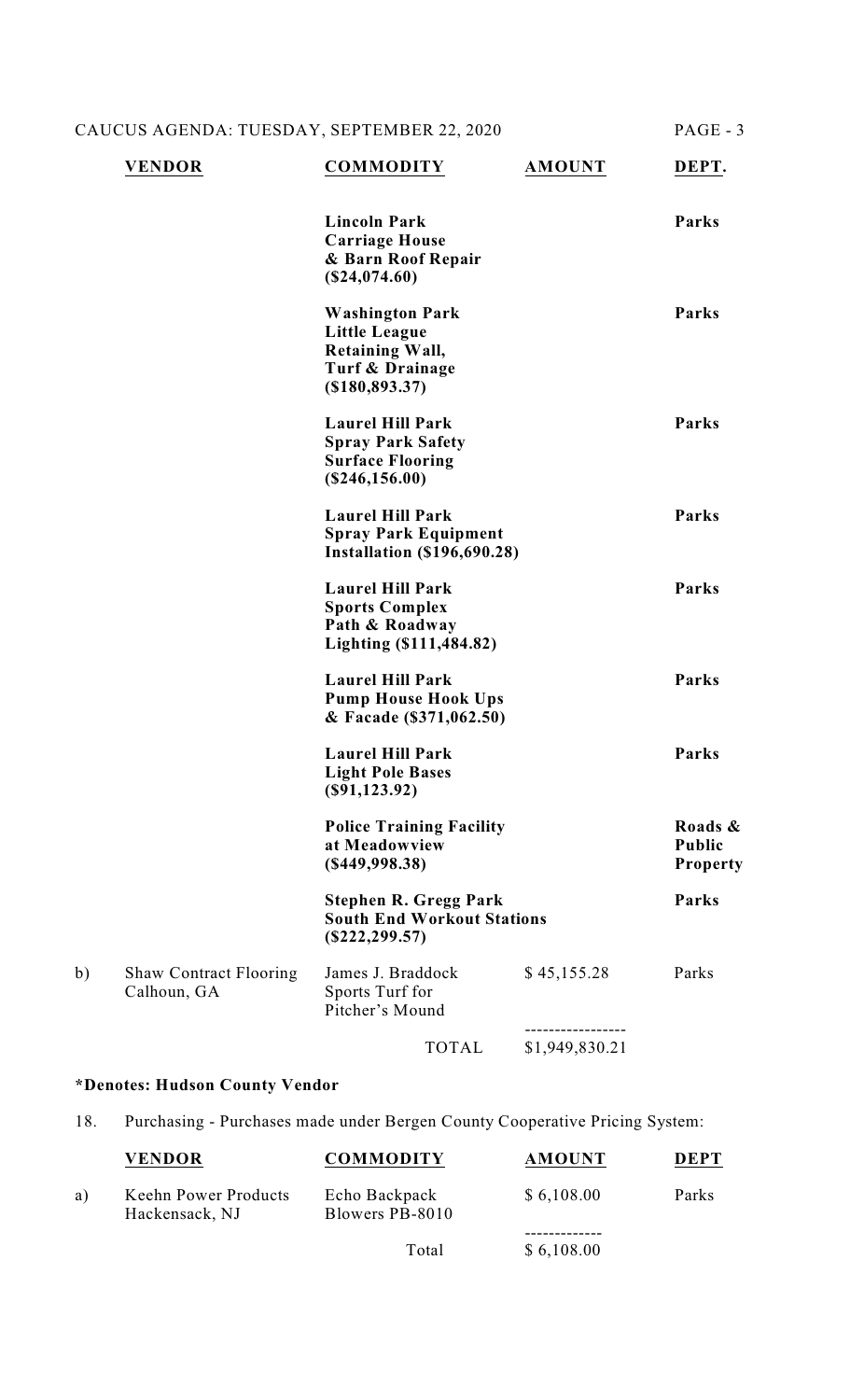19. Purchasing - Approve Purchasing Agent's award, purchases made under Bergen County Cooperative Pricing System - (Law Enforcement Supplies):

|    | <b>VENDOR</b>                                                  | <b>COMMODITY</b>                                                                                                      | <b>AMOUNT</b> | DEPT.               |
|----|----------------------------------------------------------------|-----------------------------------------------------------------------------------------------------------------------|---------------|---------------------|
| a) | *SHI International Corp. Purchase of four (4)<br>Lyndhurst, NJ | <b>Small Unmanned</b><br><b>Aircraft Systems for</b><br><b>Aerial Surveillance</b><br>and accompanying<br>Accessories | \$33,732.00   | Sheriff's<br>Office |
|    |                                                                |                                                                                                                       |               |                     |
|    |                                                                | TOTAL                                                                                                                 | \$33,732.00   |                     |

#### **\*Denotes: WBE**

20. Purchasing - Purchases made under Union County Cooperative Pricing System:

|    | <b>VENDOR</b>                       | <b>COMMODITY</b>                           | <b>AMOUNT</b>  | <b>DEPT</b> |
|----|-------------------------------------|--------------------------------------------|----------------|-------------|
| a) | *Johnston, G.P., Inc.<br>Kearny, NJ | Install Jail W-Fi<br><b>Network System</b> | \$1,684,799.20 | Corrections |
|    |                                     | Total                                      | \$1,684,799.20 |             |

## **\*Denotes: Hudson County Vendor**

- 21. Purchasing Approve Purchasing Agent's Awards:
	- a) Aquatic Services in Lincoln Park, James J. Braddock/North Hudson County and Stephen R. Gregg Park Lakes - two responsive - two (2) year period - Aquatic Technologies, Inc. - contract shall not exceed \$54,450.00
	- b) Contract Extension Laboratory and Phlebotomy Services at Meadowview Psychiatric Hospital and the Hudson County Chest Clinic (September 27, 2020 to November 26, 2020) - Medical Laboratory Diagnostics, Inc.
	- c) Bid Rejection Bottled Water and Rental of Water Coolers (Hot and Cold Units).
	- d) Request for Funds Medical Surgical Supplies Pina M., Inc.:

| Original Contract Amount:<br><b>Additional Funds Requested:</b> | \$24,280.79<br>$$14,025.00$ (Retroactive to<br>5/19/20 |
|-----------------------------------------------------------------|--------------------------------------------------------|
| New Contract Amount:                                            | \$38,305.79                                            |

e) Request for Funds - Janitorial Supplies for HCCC - Bob Barker Co., Inc.

| Original Contract Amount:<br><b>Additional Funds Requested:</b> | \$89.00<br>\$6,664.00 (Retroactive to $4/1/20$ ) |
|-----------------------------------------------------------------|--------------------------------------------------|
| New Contract Amount:                                            | \$6,753.00                                       |

- 22. Personnel Resolution awarding Professional Service Contract, Fair and Open to the Institute for Forensic Psychology for Pre-employment Psychological Evaluation Services - October 1, 2020 to September 30, 2021 - \$41,250.00,
- 23. Personnel Resolution awarding Professional Service Contract Fair and Open to Susan A. Furnari, D.Ed. and Industrial Medicine Associates, PC to conduct Psychological Fitness for Duty Examinations - October 1, 2020 to September 30, 2021 - \$45,000.00.